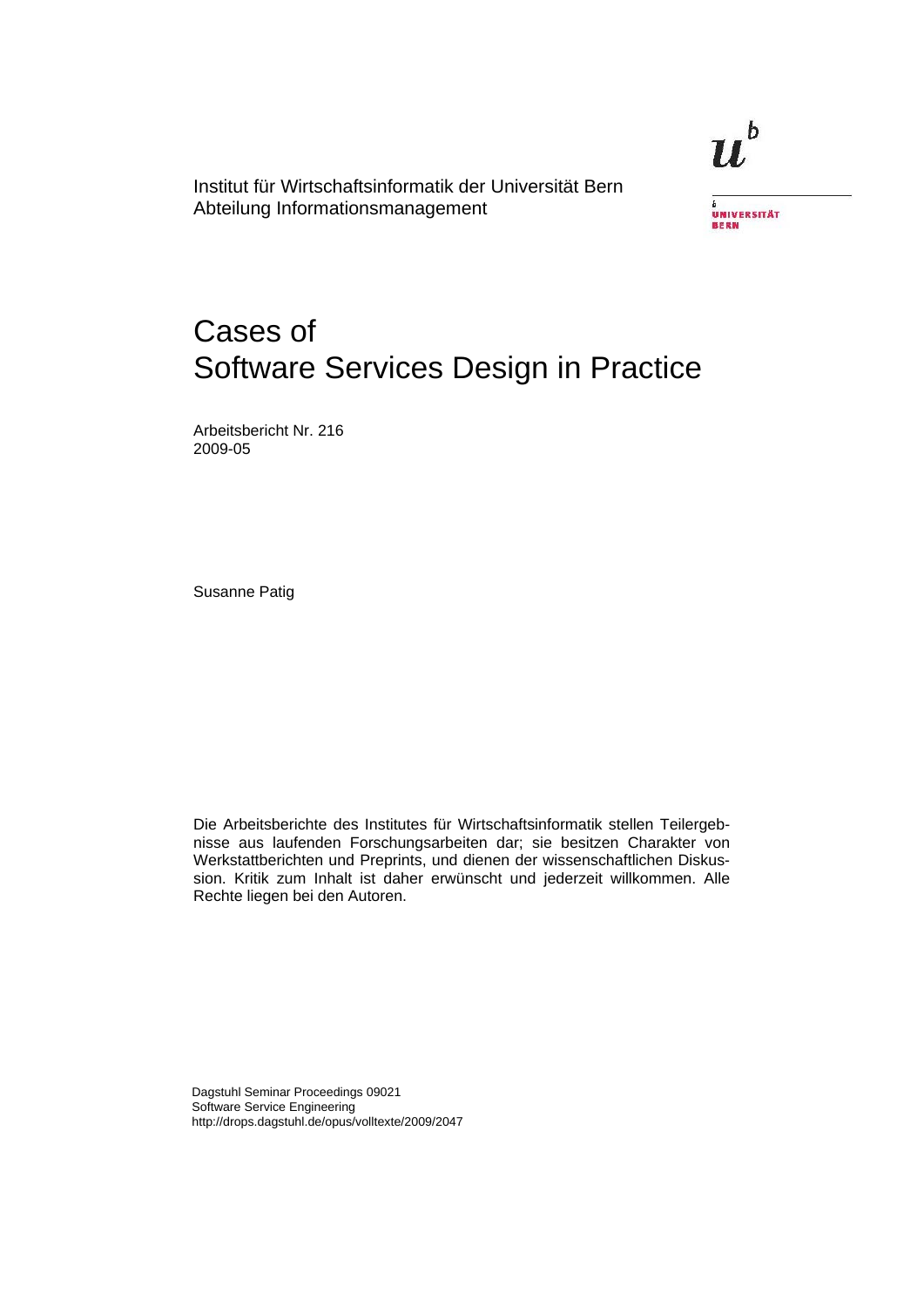# **Cases of Software Service Design in Practice**

Susanne Patig1

<sup>1</sup> University of Bern, IWI, Engehaldenstrasse 8, CH-3012 Bern, Switzerland susanne.patig@iwi.unibe.ch

**Abstract.** During the last years, several approaches for the design of software services in service-oriented architectures (SOA) have been proposed. Often these approaches are too rough or too academic to provide guidance for real world SOA projects. Moreover, since the existing SOA design approaches are often not sufficiently validated, their successfulness in practice can be doubted. The research presented here aims at learning from successful SOA projects. Two cases of such projects are described. In the cases similarities show up that are distinct from existing SOA design approaches (mainly the purely academic ones) and, thus, point to necessary enhancements of these approaches.

## **1 Motivation**

Since the initiation of service-oriented architecture (SOA) in the 1990s, several guidelines for SOA design have been published (see Section 2). For companies intending to implement SOA, the mere diversity of design directions is confusing. Moreover, it is often not really clear whether some published design approach results from an academic effort, and, thus, does not necessarily work outside the scientific clean room, or whether the approach represents 'best practices' of some number of SOA projects (e.g., [1], [15]). Even in the latter case it can be questioned whether domain-independent best practices of *application* software service design exist at all. Additionally, most SOA design approaches are not validated (e.g., [1], [9]), only validated by small examples (e.g.,  $[13]$ ,  $[2]$ ) or by 'industrial experience' (e.g.,  $[1]$ , [4]), whose details naturally must remain opaque. In any case, validation is often not reliable because it was done by the authors themselves and sometimes even in the same setting from which the approach emerged. So, sound methodical support for the design of software services in 'real world' application scenarios is hard to find.

Finally, probably none of the proposed SOA design approaches is complete and universally correct. Improving these approaches requires knowledge about facets of real SOA projects that are currently not covered or insufficiently solved.

In response to these doubts and questions, a case study was conducted to investigate how companies design the service-oriented architecture underlying their application systems; first results are presented here. Roughly, the case study tries to find out, (1) which services have been design and implemented for a particular application system or systems landscape (*descriptive research objective*), and (2) why have the services been designed in a particular way (*exploratory research objective*)? *Exploratory* means that practically relevant software service design criteria and processes should be discovered to possibly adapt the existing SOA design approaches.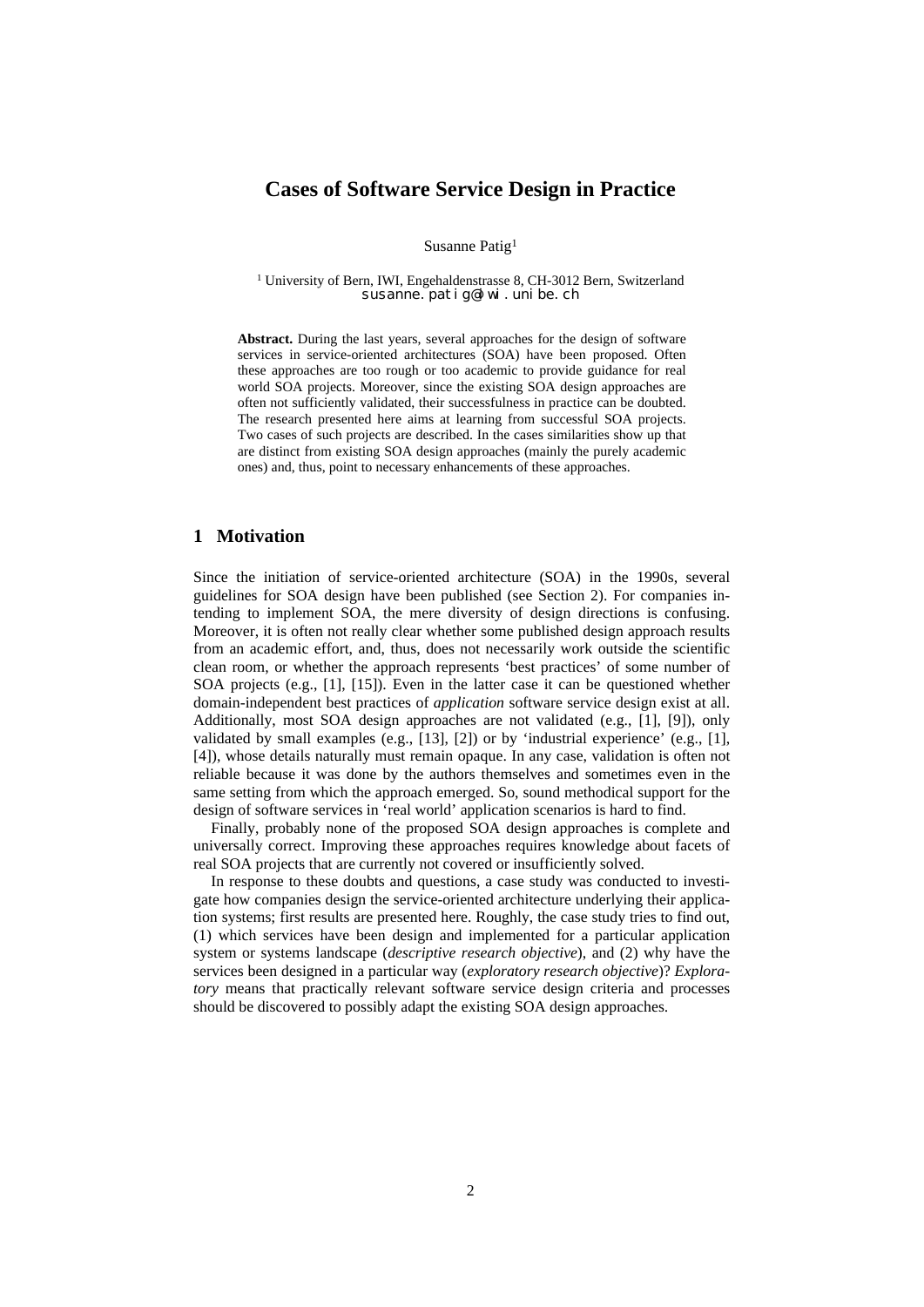From the research objectives listed above, Section 3 derives the *research design*, i.e., the plan for the investigation that links the data to be collected to the research objectives [12]. The collected data currently consists of two cases that are presented and compared in Section 4. The overall conclusion and the next steps in our research can be found in Section 5.

#### **2 Current Software Service Design Approaches**

Basically, approaches to design software services for SOA fall into two groups (see Fig. 1): principles-driven approaches and hierarchical ones. Hybrid approaches (e.g., [2], [7], and [6]) combine these groups.

*Principle-driven software service design approaches* are directly linked to the heart of SOA: There is a common understanding that service-orientation is not primarily tied to specific technologies, but to a set of principles that must be obeyed in designing such architectures [3], [8]. The main principles are *abstraction* (services hide information on technology and logic from the outside world), *standardized contract* (services provide technical interfaces by which they can be accessed and which keep to some contract definition standard*), loose coupling* (a service contract is independent of the implementation of the service, and services are independent of each other), *cohesion* (the functionality provided by a service is strongly related), *reusability* (the logic encapsulated by a service is sufficiently generic for numerous usage scenarios and consumers), *autonomy* (service exercise as much control as possible over their runtime execution environment), *statelessness* (between consecutive service calls, no information must be kept within the service) and *discoverability* (service contracts contain meta data by which the services can be found and assessed). Principle-driven approaches (e.g., [3]) provide guidelines (sometimes bundled in patterns [4]) how to realize the SOA design principles – without defining and ordering the necessary steps. Additionally, hierarchical service design approaches in parts involve SOA design principles (see below).

*Hierarchical software service design approaches* prescribe a series of steps from some level of abstraction to a set of software services, either at the design stage (e.g., [7], [10], [13]) or including further stages of the service life cycle such as deployment, billing, execution and monitoring (e.g., [8], [1]). It can be distinguished between *top-down approaches* that proceed from abstract information at the business level to the detailed technical levels of service design and implementation and *bottom-up approaches* that increase the level of abstraction during design.

Common starting points for *top-down software service design approaches* are business goals (e.g., [5]), functional business areas (e.g., [14]) or business processes (e.g., [9], [7], [10], and [6]). *Goals* describe what should be achieved by a software service, *functional areas* are sets of related tasks referring to, e.g., departments or products, and *business processes* additionally consider the roles that perform these tasks as well as the order of tasks (to derive service orchestrations [1], [8]). Some of the top-down approaches rely on several types of business information or even link, e.g., goals to functional areas and then to business processes [1].

Current *bottom-up software service design approaches* (e.g., [13]) try to achieve service-orientation by wrapping existing application systems. They use reverse engi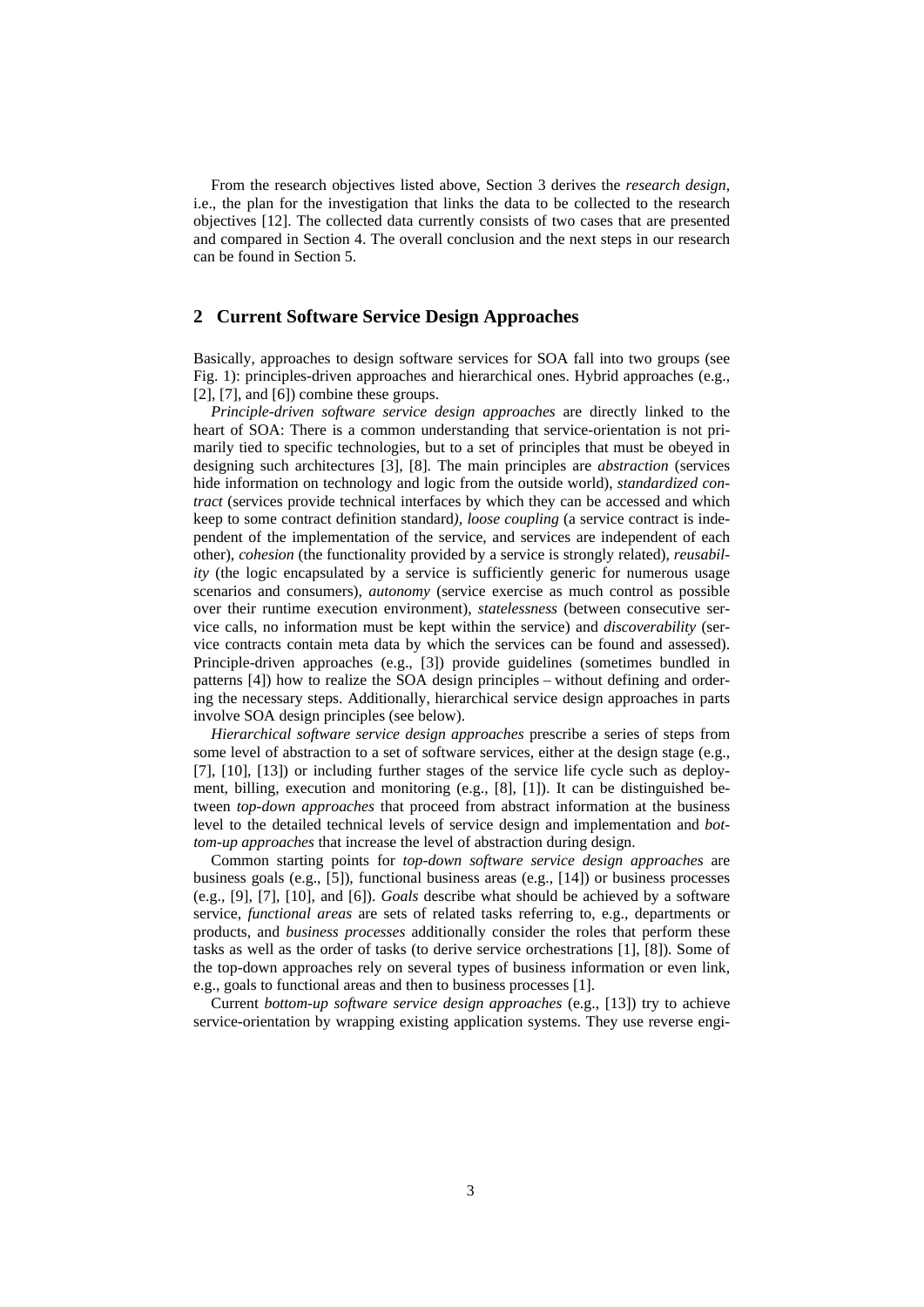neering techniques such as clustering to identify cohesive components, which form service candidates.

The direction top-down vs. bottom-up mainly refers to the *identification of service candidates*. Often these initial candidates are *refined* before they are specified. The following refinement steps can be found in both top-down and bottom-up approaches:

- *Grouping*: Fine-grained services that have some kind of logical affinity (in terms of, e.g., functions or communication [8]) are grouped into more coarse-grained services. Grouping is unavoidable for bottom-up approaches. In top-down approaches, it guarantees high cohesion, loose coupling and the autonomy of services (e.g., [1], [10], [2]).
- *Verification*: Software services are checked for their conformance to the SOA design principles and adapted if necessary (e.g., [7], [2]).

In contrast to these common steps, only top-down approaches require *asset analysis:*  It maps the identified and refined services either to existing application systems that can provide these services or to service implementation projects [2], [1], [7], [8].

The final step of *service specification* is always necessary. It defines the service interface (operations and their signatures, given by message types for inbound and outbound messages) and the conversations between services [1], [2], [14], [8]. Service specification aims, once more, for loose coupling, high cohesion, reusability and standardization. Fig. 1 summarizes the existing approaches to software service design. For the hierarchical approaches, the superset of proposed steps is shown.

| <b>Principle-Driven Approaches</b>                                                             | <b>Hierarchical Approaches</b>      |                              |
|------------------------------------------------------------------------------------------------|-------------------------------------|------------------------------|
| $-$ (no steps)                                                                                 | <b>Service Identification</b>       |                              |
| Design to:                                                                                     | Top-Down                            | Bottom-Up                    |
| Abstraction, standardized con-                                                                 | Goals Functional Areas<br>Processes | <b>Existing Applications</b> |
| tract, loose coupling, cohesion,<br>reusability, autonomy, state-<br>lessness, discoverability | <b>Service Refinement</b>           |                              |
|                                                                                                |                                     | Service Grouping             |
|                                                                                                | Service Verification                |                              |
|                                                                                                | <b>Asset Analysis</b>               |                              |
| <b>Service Specification</b>                                                                   |                                     |                              |

**Fig. 1**: Design Steps in Current Software Service Design Approaches

## **3 Research Design**

Since the challenges of software service design result from the complexity of the underlying application context, the research design must consider real-life scenarios where companies have developed *services-oriented solutions* (application systems or system landscapes). When the boundaries between the phenomenon to be observed and its context are not evident, case studies are an appropriate research strategy [11]. A *case study* is a qualitative empirical investigation of contemporary phenomena within their real-life context without the possibility to control the situation [12].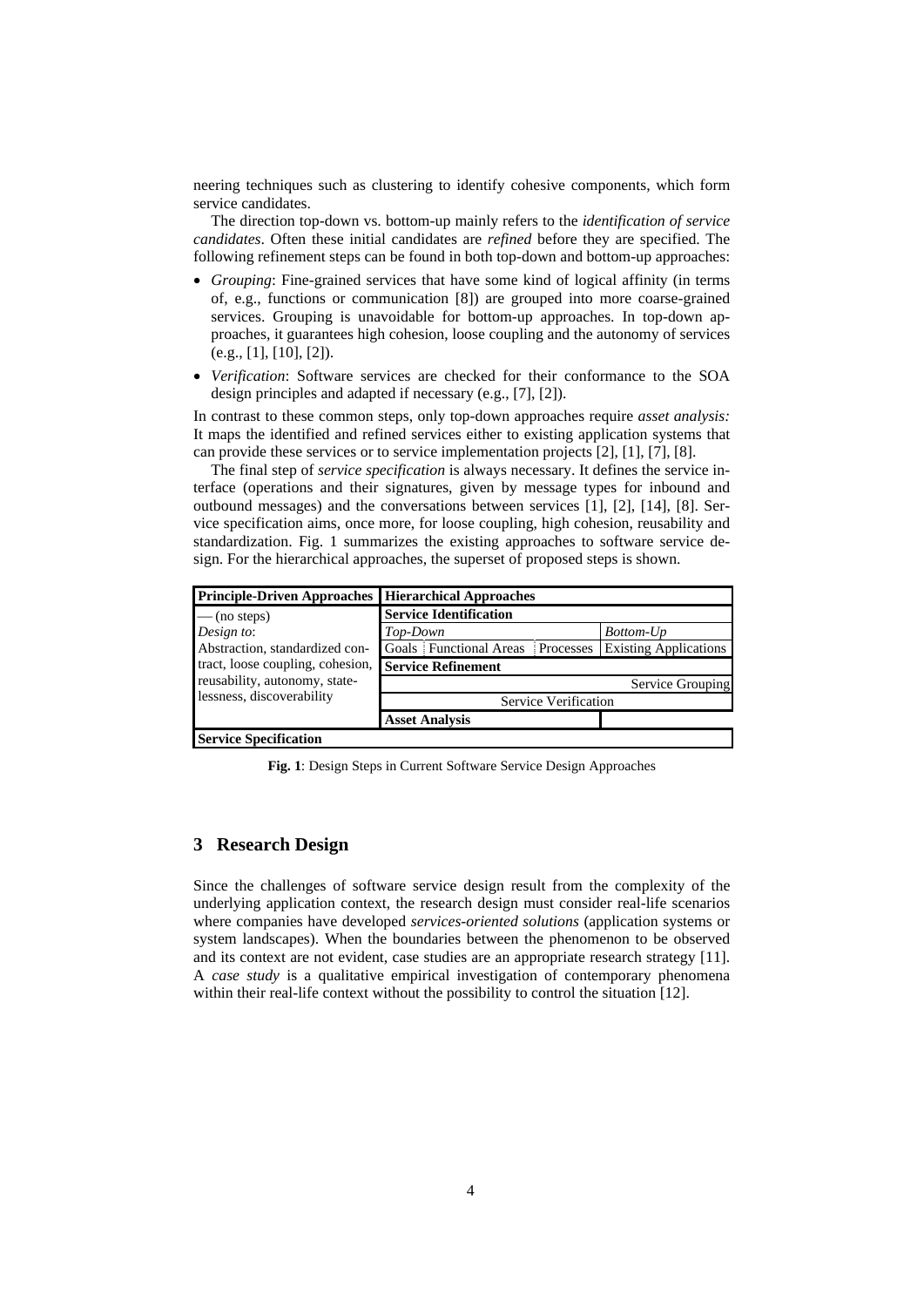To increase the external validity (generalizability) of this research, a *multiple-case study* is conducted where conclusions are drawn from a group of cases, which represent a variety of situations [12]. Once a phenomenon has been shown to occur in two to three cases, it can be generalized to develop some general explanation [11]. Then, further cases can be selected that either lead to contrasting results for predictable reasons or that state more precisely the conditions under which the observed phenomenon occurs [11]. This paper presents the first part of the research, namely two cases that form the basis for a generalization of software service design in practice.

The research objectives directly lead to the data to be collected: A *case* in the sense of this investigation is any real-life (as opposed to academic) project where SOA is realized for some application software by implementing software services. This case definition excludes pure SOA middleware projects from the investigation as well as projects where services are not yet implemented or only composed out of existing ones. To count as '*service-oriented'*, a system's *architecture* must consist of physically independent software packages that (1) provide well-defined functions by standardized interfaces in a discoverable way and (2) that primarily communicate via message exchange [3]. Though not presupposed by the definition of serviceorientation [3], web services are currently the predominant implementation technology. For that reason the comparability of the cases is guaranteed by requiring that at least some of the service interfaces are specified by the Web Services Description Language (WSDL).

The *phenomena* to be observed within each case are the software services and the process of their design. A *software service* is defined by its interface, which groups operations. Each operation has a signature consisting of the types of the inbound and outbound messages as well as optional information on conversations. A *service design process* usually comprises phases in some chronology and criteria for service design.

The *context* of the phenomena to be investigated includes all information that potentially influences SOA design, namely:

- *General context*: the company, its branch, organization, IT department (size and experience) and existing systems landscape
- *Project context*: SOA motivation, project size and duration
- *Requirements context*: needed functionality, quality characteristics as well as technical or organizational constraints
- *Development context*: degrees of freedom (descendent from green-field development over reengineering and migration to wrapping), service provisioning (only within some controllable service inventory vs. to unknown consumers)

In the investigation presented here, the information on phenomena and context was gathered by interviews (both face-to-face and by phone) with several persons representing distinct roles (e.g., software architect, software developer, project manager), by document analysis (design guidelines, service specifications, models) as well as by systems analysis (sample services). The final case report was checked for correctness by the contact persons of the companies. Very condensed versions of the case reports are contained in the following Section 4.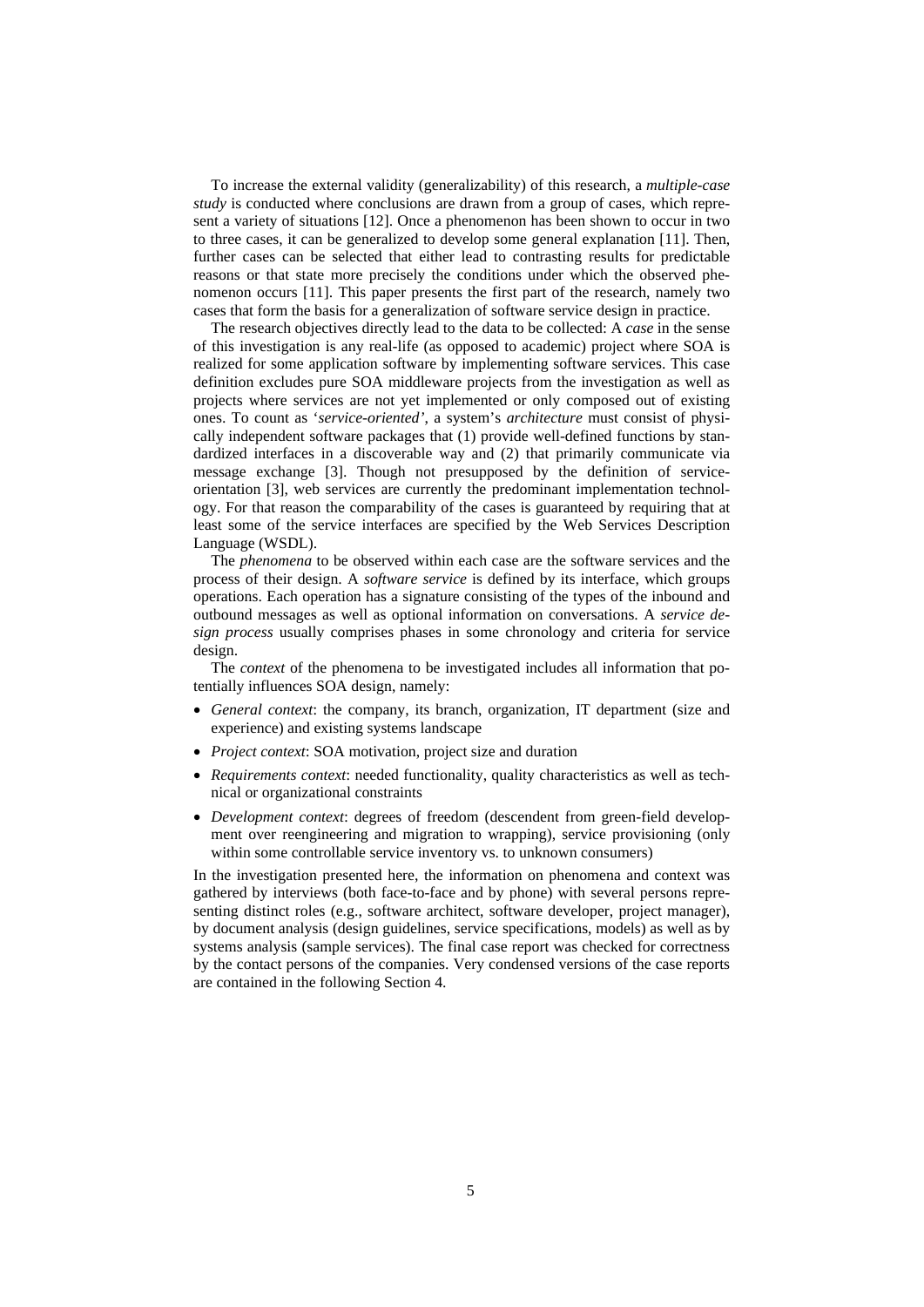### **4 Case Study 4.1 Case 1: Mail Order Company**

**Context**: The case stems from a leading trading and services corporation; its 123 companies employ around 50,000 persons in nearly 20 countries. The IT department

has circa 230 employees for development. The application systems landscape consists of 200 application systems and includes a central mainframe application that is responsible for, e.g., customer data management, invoicing and order picking. Since the mainframe application was written in assembly language (current in-house software development uses Java and J2EE), it should be replaced by a new application system.

In 2002/2003 it was decided to base reengineering of the mainframe application on SOA for two reasons: First, SOA is able to cope with the unavoidable heterogeneity (in terms of functionality, technology, life cycle and controllability) of the corporation's systems landscape, which is a consequence of continuous acquisitions of companies. Secondly, SOA increases the flexibility to react to new requirements such as seasonal business (Christmas etc.), promotions and changing legal regulations.

The new service-oriented application system should cover the functionality to manage customer orders (i.e., order management in the narrow sense of the word, stock management, customer data management, invoicing and order picking), which is currently covered by several application systems including the mainframe. The consumers of the intended services are several types of clients (e.g., call center clients, web shop clients B2C and B2B) that are mostly under the control of the corporation. Especially the management of customer data is subject to strict security restrictions, and the web shop client for consumers (B2C) is performance-sensitive.

The **service design process,** summarized in Fig. 2 using the Business Process Modeling Notation (BPMN), is hybrid: *Top-down,* business processes and their subprocesses are identified. A *business process* is defined as a set of logically related activities that are chronologically ordered, started by events and lead to results. For IT-supported business (sub-) processes, use cases are derived. A *use case* (e.g., 'create order') is an interaction sequence between a role and a software system to solve some business task. Use cases are modeled as UML activity diagrams. Indivisible (atomic) interaction sequences within a use case that have a business goal are called *application functions* (e.g., 'find shipment with items'). Application functions are candidate application services.

Simultaneously, object-oriented analysis is performed bottom-up: First, *domain classes* are identified, i.e., application-independent objects of the real world with attributes and functionality (e.g., 'article' or 'order'). Then, from the domain classes, *analysis classes* are derived that specialize the domain class within the context of a particular application system. For example, 'stocked article' and 'orderable article' are analysis classes of the domain class 'article'. Each *method* of an analysis class (e.g., 'create', 'release', 'cancel') corresponds to an application function, and an application function can be realized by one or more methods of an analysis class.

**Application services** (e.g., GetShipmentWithItems or DeliveryCondition-Operations – changing the type of the delivery to 'urgent' or specifying the delivery address) are the interfaces of software components that provide methods to realize application functions. They result from candidate application services by applying *design rules.* These rules comprise the SOA design principles 'abstraction' and 'state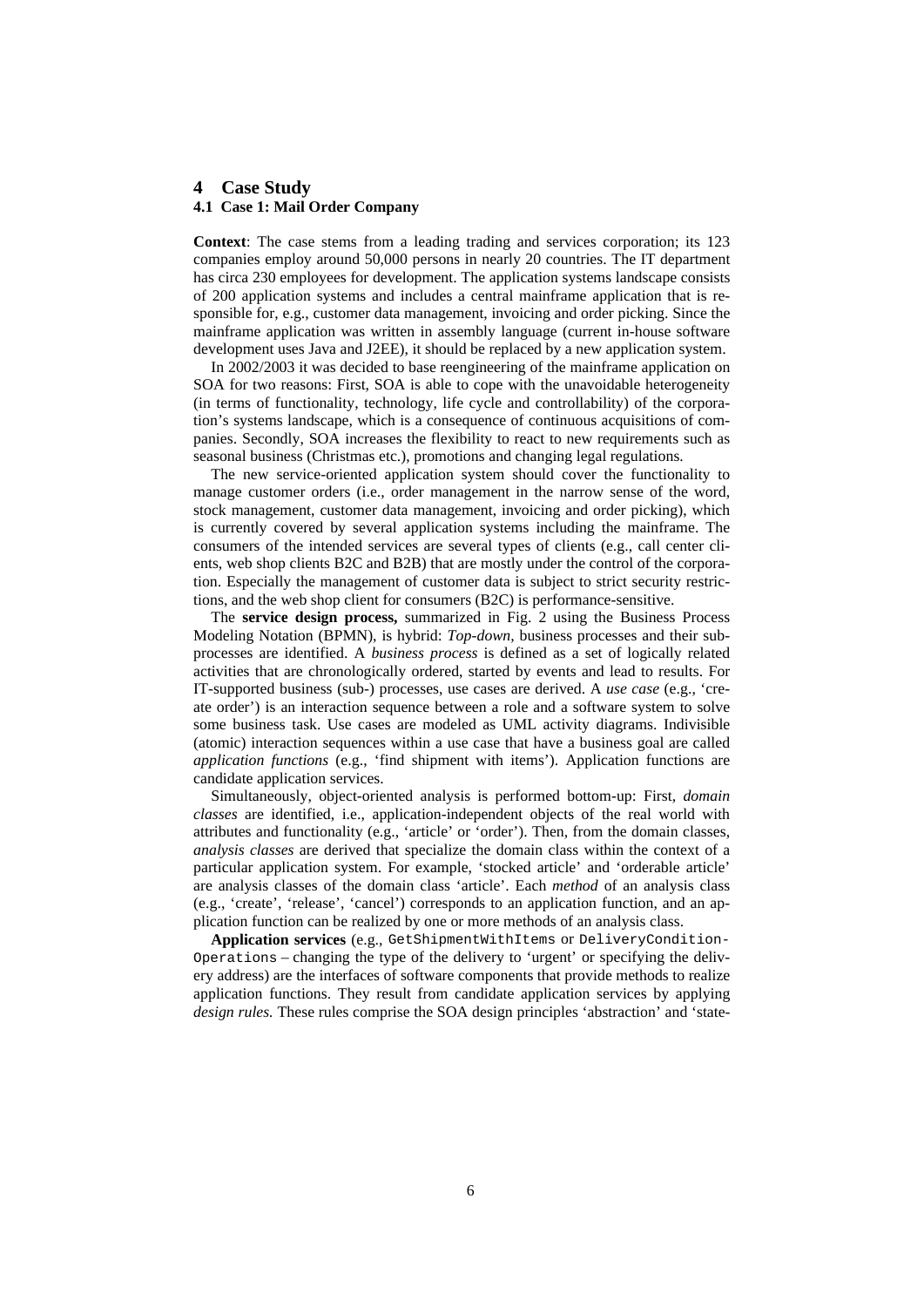lessness' as well as the requirement that an application service should correspond to the smallest application function. The last requirement leads, for example, to a separation between the application services CreateCustomer, which, among others, includes name and address, and ChangeCustomerAddress.

Subsequently, the designed services are *evaluated* by the SOA design principle 'reusability' and the criteria 'similarity' and 'stability'. *Similarity* means that existing services must be extended if they provide at least 50 % of the functionality of some new application service. *Stability* calls for the separation of unstable application functions (e.g., country-specific ones, known from domain experience) from stable ones.

So far, around 250 web services have been designed and implemented within a custom-made J2EE framework; execution partly relies on an adapted Oracle BEA WebLogic Application Server<sup>1</sup>. The interfaces of many web services comprise 1 or 3 operations; the largest interface consists of 9 operations. According to their type, 80 % of the web services are application services, 20 % are technical ones supporting software development (e.g., testing web services) or technical process execution (e.g., starting batches). Many application services are centered at analysis classes, e.g., CreateOrder or CreditOperations (all methods related to order items locked after credit analysis). Additionally, separate application services have been defined for application functions that cannot uniquely be assigned to a particular analysis class. For example, the application service OrderDetailOperations groups all the heterogeneous functions that are possible for constituents of an order, e.g., cancellations or substitution of order items, priority adjustments or stock allocations.



**Fig. 2**: Software Service Design Process in Case 1

#### **4.2 Case 2: Oil- and Gas-Producing Company**

**Context**: The company, headquartered in Norway, is one of the world's largest crude oil and gas suppliers with about 29,500 employees in 40 countries and more than 30

<sup>&</sup>lt;sup>1</sup> Even if not explicitly stated, all trademarks mentioned in this article are registered trademarks of the respective companies.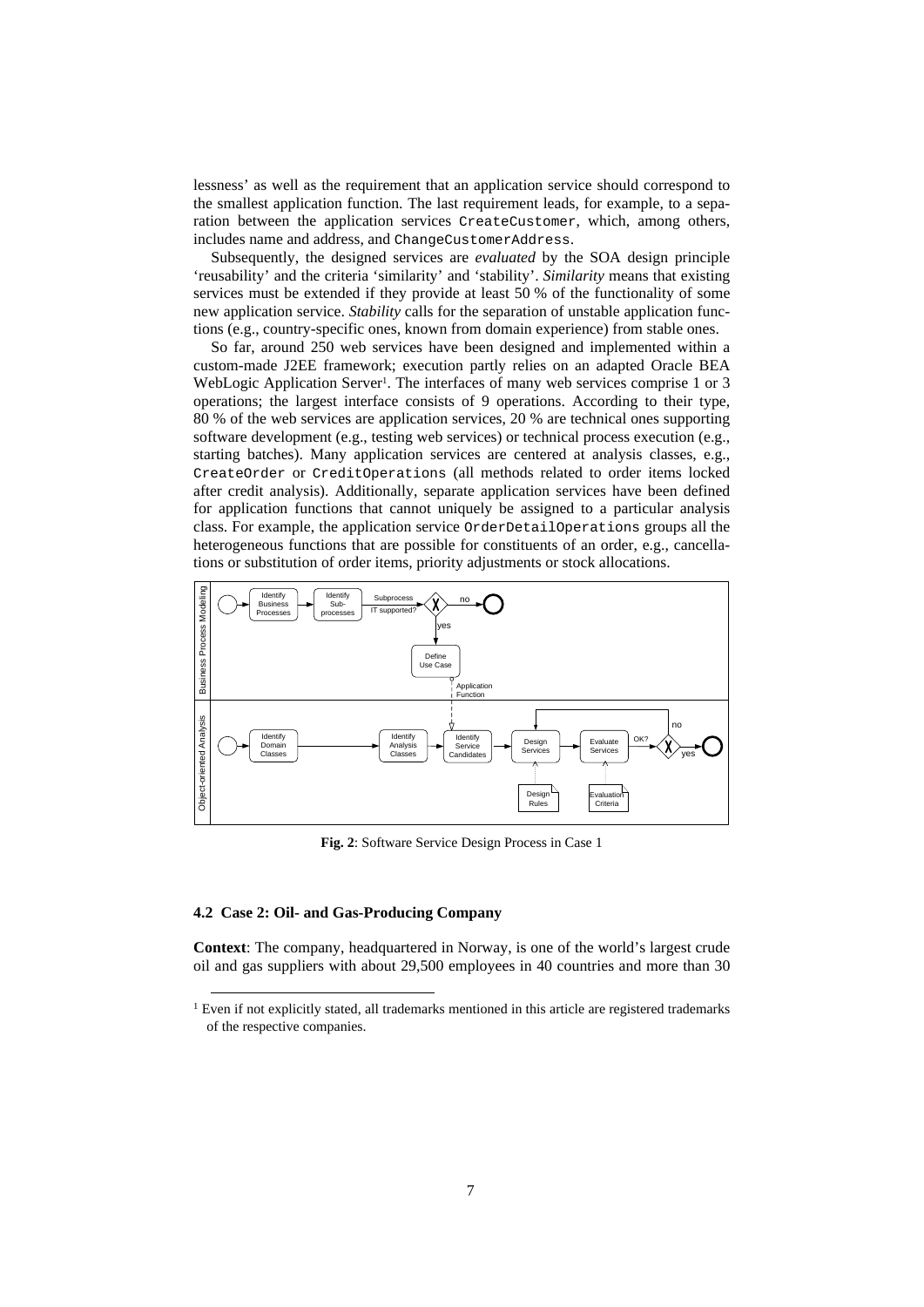years domain experience. Its IT department has circa 800 employees. The dataintensive application systems for the oil and gas core business (e.g., planning of lifting and cargo, trading, managing contractual documents) have been developed inhouse in PL/SQL. Current software development relies on JAVA/J2EE for service providing and on .NET for clients. In addition to the custom-made application systems, the company also uses standard software (SAP R/3) for domain-independent business tasks such as accounting, invoicing and human resources. Moreover, the systems landscape integrates external information providers (e.g., Reuters and pricing agencies), information systems of business partners (e.g., ocean carriers) and the quite independent partner application systems at the offshore field sites.

The SOA project was initiated in conjunction with reengineering: The oil and gas core application systems, 20 years old, were to be replaced, since the old PL/SQL code became increasingly difficult to maintain. Service-orientation was chosen as architecture because of its openness and scalability, which makes it appropriate to cope with the developments on the oil and gas market (e.g., increased activities in new markets including China and India, more and smaller trades by private investors). Hence, some of the later service consumers cannot be anticipated.

Functionally the intended service-oriented solution should cover the core of the oil and supplies 'wet' supply chain (transport by ship). Later the functional coverage was extended to the gas core. Technological constraints resulted only from the systems landscape. Software qualities (e.g., security, performance) were not an issue.

The first web services were implemented around 2001 in the gas domain. Before (since around 1997), service-orientation had been realized in redesigning the PL/SQL functions and their interfaces. The following explanations refer to software service design principles and steps common to both situations.

**Service design process** (see Fig. 3): 'Application services' have been identified both top-down and bottom up. *Top-down* development started from high-level *business processes* that are collections of activities to achieve a business goal (e.g., 'plan transport', 'forecast replenishment'). These business processes were already available due to governance requirements. In contrast to workflows, the activities in business processes are ordered in strict sequence, and events only exist at the start or end of the business process. Both business processes and workflows are modeled by BPMN.

Business processes within a function area (e.g., 'shipping', 'trading') are grouped and analyzed to find similar activities, e.g., 'update cargo', 'calculate price' and 'calculate volume'. Abstractions of similar activities form candidate application services.

Perceiving similarities between activities is relieved by simultaneous *bottom-up* service design starting from information concepts. An *information concept*, e.g., 'line item' (a position of a deal), 'cargo' or 'pricing formula' (describes how the price for an oil deal should be set), is strongly interdependent information with similar life cycle. Information concepts reside on the logical level of system design, but may correspond to *business objects,* which are input or output of activities. Common operations on information concepts (often CRUD - create, retrieve, update, delete) form one type of bottom-up candidate application service; another type are functions provided by existing application systems and gathered by reverse engineering. Information concepts are modeled by UML class diagrams.

**Application services** such as UpdateCargo or CalculationEngineService (for price and volume calculations) express the contribution of a software system to a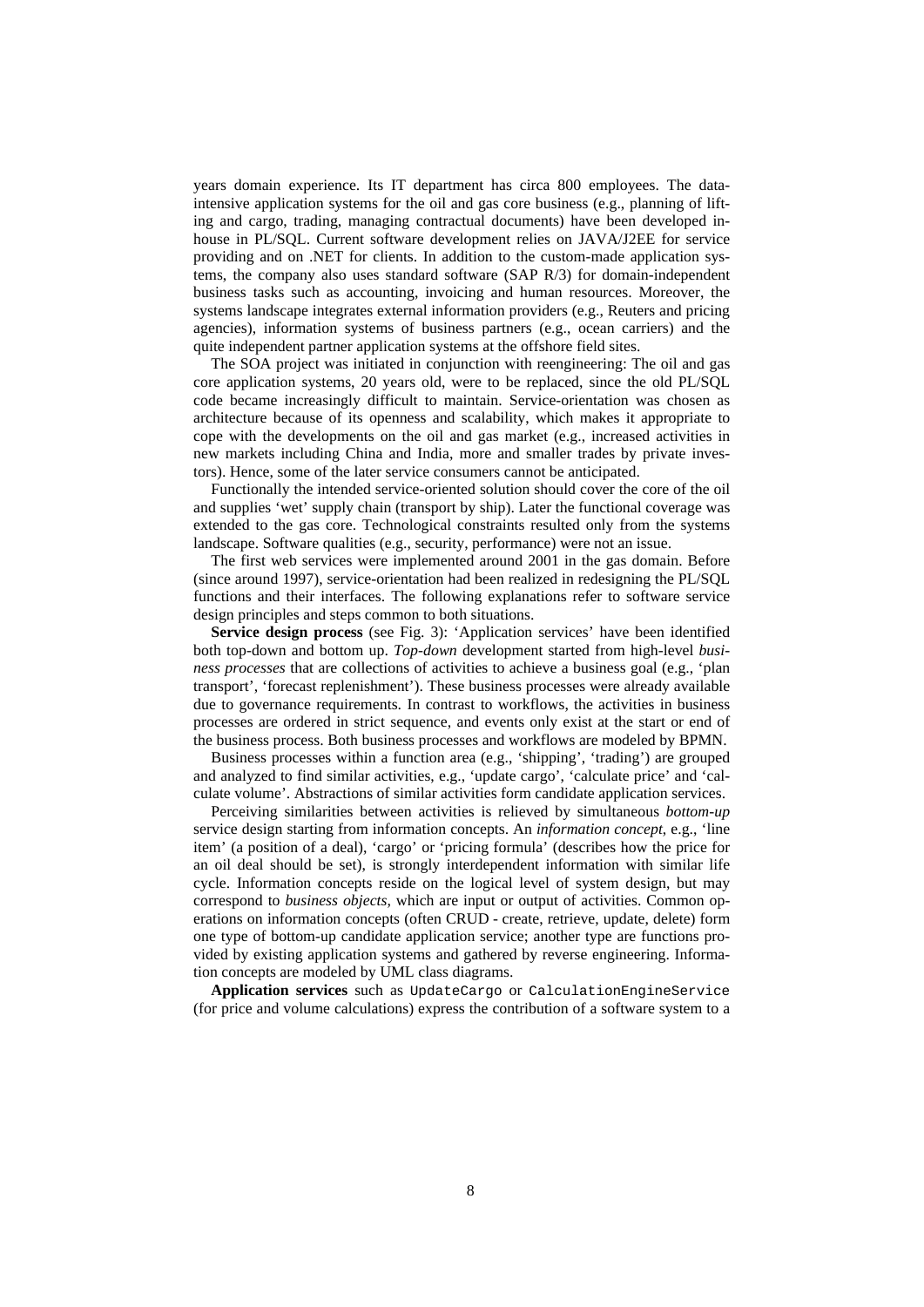business process on a logical level. They represent functions with so high interdependencies (in terms of data usage, user interaction or business rules) that they are normally implemented together.

After their identification, the candidate application services are *refined* (grouped or split) by using additional information and the following heuristics:

- Application services are often required to handle start or end events of business processes (e.g., 'lifting program published').
- An application service must refer to the same information concept in the same context. For example, distinct loading operations and facilities are needed to handle the information object 'cargo' in the context 'ship' or 'dock', respectively. Hence, separate services must be defined.
- An application service must stick to the same business rules (for example, calculations and derivations).

Refinement leads to (grouped) functions (and their consumption of information) that form the base of *service specification*. In the beginning of the SOA project, there were no service specification guidelines - except for the principle that a service interface should be small and contain only stable operations. However, identification and refinement brought about three types of software services: (1) entity services (e.g., TradeService; mainly CRUD on information concepts corresponding to business objects), (2) task services (execution of process activities; related to no or several information concepts; e.g., CalculationEngineService) and (3) technology services that are not related to business (and, thus, no application services), but needed for the systems to operate (e.g., SmXDataService that provides a system with data from a data base). Currently, specification guidelines for these service types are prepared in the form of patterns.

At the time of writing more than 70 web services exist; each one has 3-5 operations. The web services run on IBM WebSphere Application Server 6.0 and communicate either through this platform or via Microsoft BizTalk. Non-web services exchange messages via data base read/write or the Oracle Messaging Gateway.



**Fig. 3**: Software Service Design Process in Case 2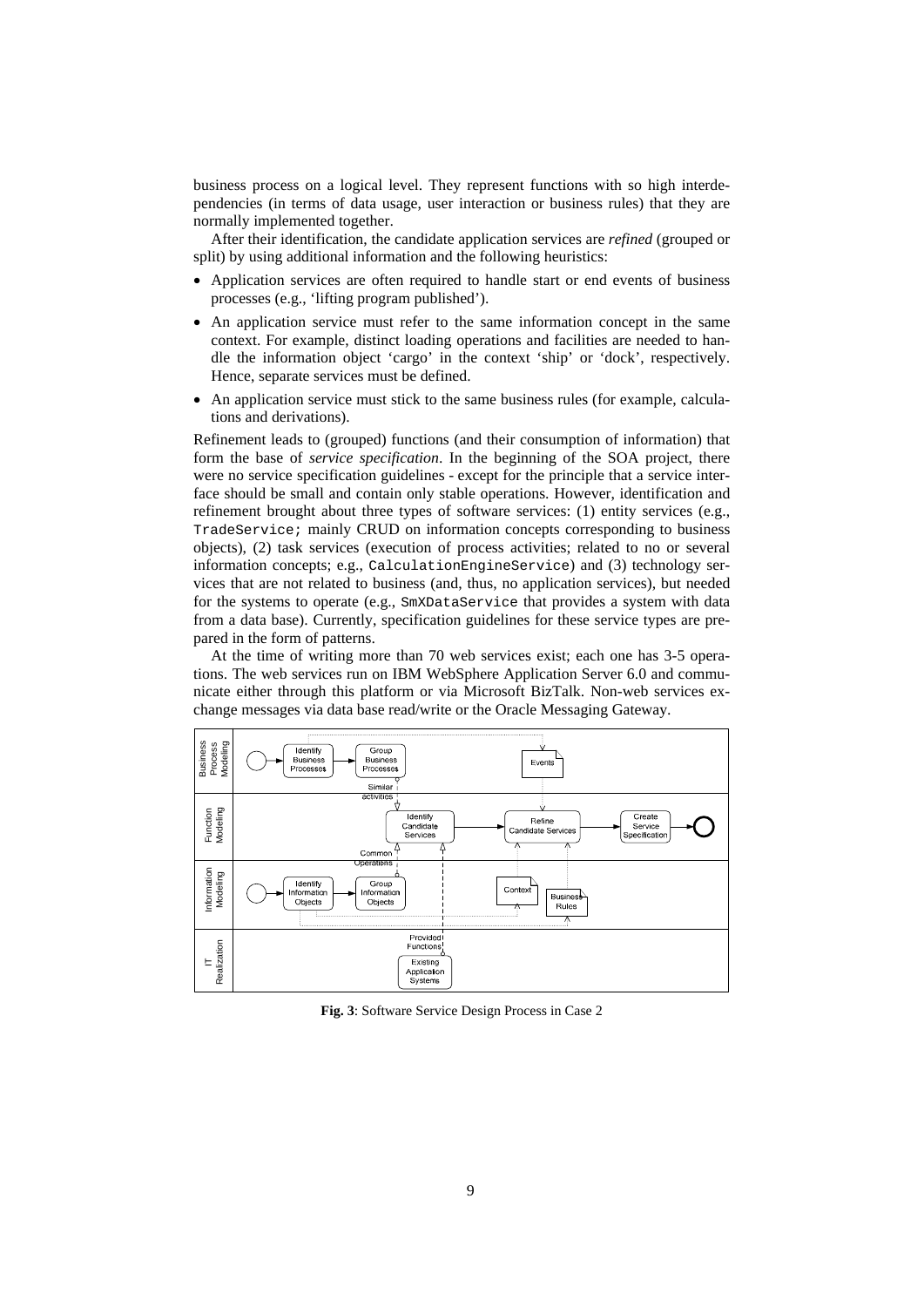#### **4.3 Comparison of the Cases**

Both cases have a common *context*: (C1) They relate to SOA-based reengineering of existing application systems in non-IT companies, which have comprehensive domain experience. (C2) Both projects started nearly at the same time. (C3) Web services have been designed, implemented and deployed. (C4) Not all of the potential consumers of these web services can be anticipated or controlled.

Concerning *software services design*, the following commonalities can be stated: (D1) The service design processes were hybrid, i.e., both top-down and bottom-up. (D2) Top-town design started from 'business processes', bottom-up design from information objects. (D2a) Closer examination of the 'business processes' shows that the most distinctive process characteristic, the control flow between activities, was not considered. Instead, both companies used processes for a functional decomposition of their domains. Hence, top-down service design actually started from functional areas (see Section 2). (D2b) The information objects underlying bottom-up service design express main concepts of the domain (domain ontology) and were gathered from the domain knowledge of experienced employees. (D2c) The predominant way of thinking was bottom-up, i.e., increasing abstraction by grouping functions that refer to information objects or business tasks. (D3) Distinct types of services have been designed whose functionality is related to either business (objects or cross object tasks) or technology. (D4) The SOA design principles 'reusability', 'cohesion', 'loose coupling' and 'abstraction' were involved in either design process; additionally, stability (of the operations that form an interface) was used as a criterion for service design.

#### **5 Conclusions and Future Work**

This case study has shown that, in contrast to most of the proposed approaches, software service design in practice is always hybrid, i.e., it proceeds both top-down (decreasing abstraction) and bottom-up (increasing abstraction). None of the hierarchical approaches explicitly considered bottom-up service design starting from information objects2, which is, however, common practice; some of the recently presented service design patterns (e.g., 'utility abstraction', 'entity abstraction', 'process abstraction' [4]) follow this tack. As opposed to the academic top-down approaches, strict topdown derivation of software services from business processes was not observed; instead, processes were used for a functional decomposition of the domain (alike [14]) - the control flow within processes was ignored. Thus, functions and not processes drive service design. Functionality and software quality are the only 'goals' considered during service design.

Finally, service design in practice ultimately leads to *service layers*, i.e., services that can be grouped according to the type of functionality they provide (business object services, business task services, technical services). Service layering as a special form of grouping is neglected in purely academic approaches, but mentioned in hierarchical service design approaches that originate from practice (e.g., [7], [6]) and in principle-driven service design approaches [3]. Altogether, focusing on functions

 <sup>2</sup> Only very simple entity services are suggested in [6], [7].